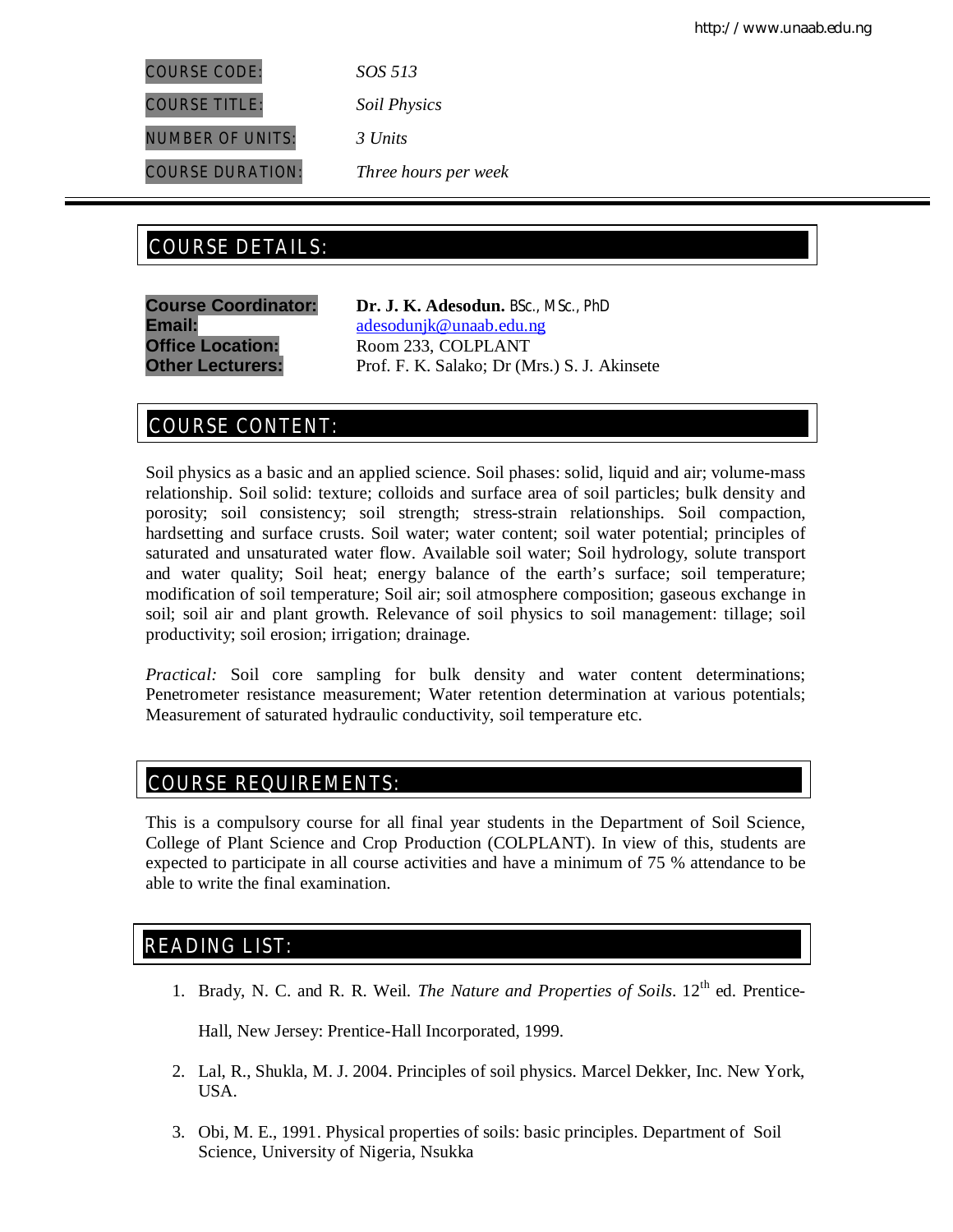4. Daniel Hillel. (1980). Fundamental of Soil physics. Academic Press, New York

# LECTURE NOTES

### **1.0 Introduction**

## *What is soil*?

E

Soil is the upper most layer of earth crust, and it supports all terrestrial life. It is the interface between the lithosphere and atmosphere, and strongly interacts with biosphere and the hydrosphere. It is a major component of all terrestrial ecosystems, and is the most basic of all natural resources. Most living things on earth are directly or indirectly derived from soil.

Soil is the unconsolidated material at the earth's surface that serves as a medium for plant growth, regulator of water regime, environmental filter and functions as supporting medium. It is a dynamic 3-phase system comprised of solids, liquids and gases.

*What is Soil Physics?*

Soil physics is the application of principle of physics to the characterization of soil properties and the understanding of soil processes involving the transport of matter and energy.

Soil physicists are generally concerned with heat and mass transport in soil. Subject they considered frequently include: soil aeration, soil temperature and soil water. These are described in both static and dynamic terms.

## *Static parameters:*

- Soil porosity
- Water content
- Degree of saturation
- Void ratio
- Bulk density
- Particle density
- Soil water potential, i.e. the potential energy of water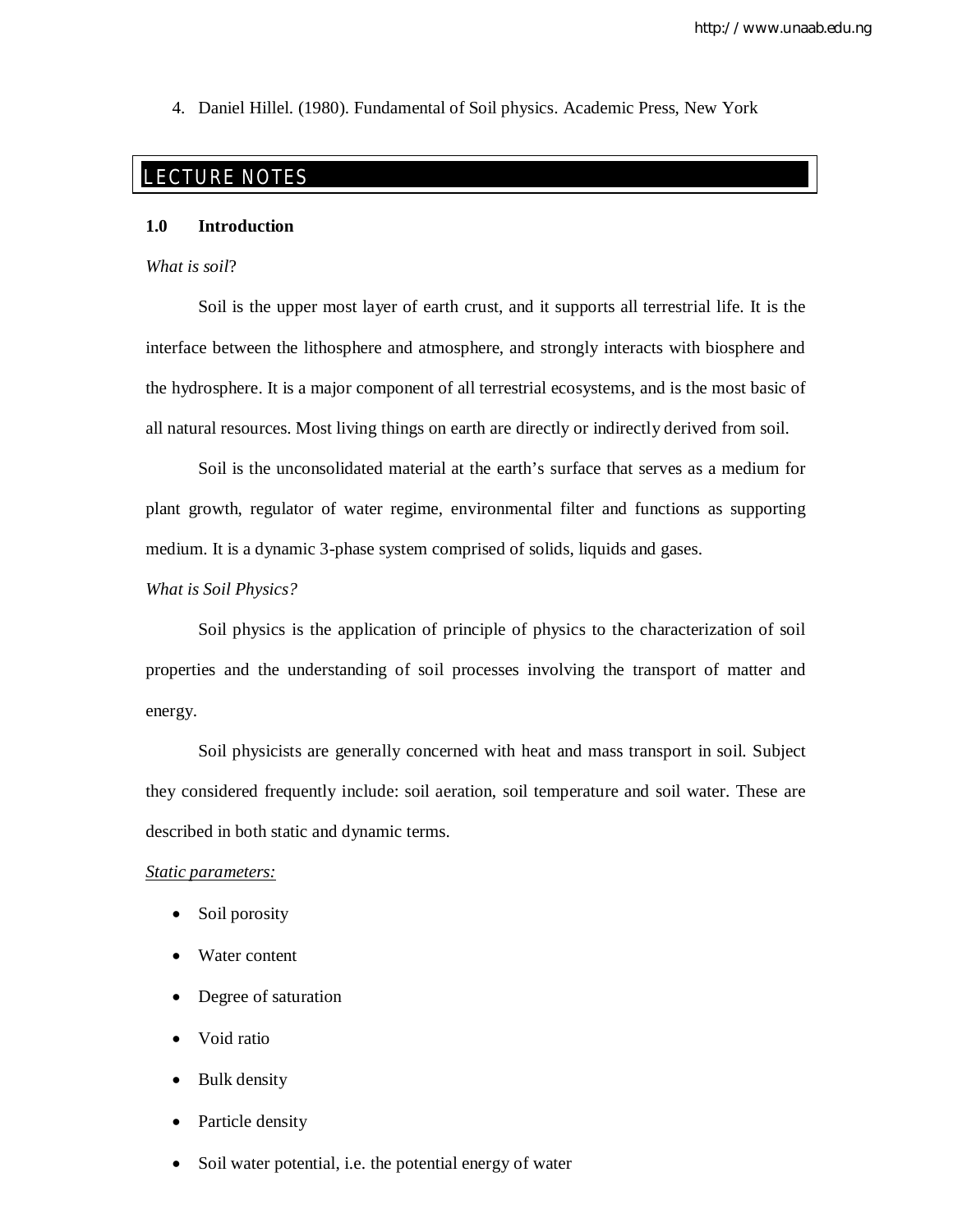#### *Dynamic parameters:*

Mass and energy transport in soil are described using:

- Darcy's law for water
- Fourier law for heat
- Fick's law for gas

Each of these laws states that a flux density of heat or substance is proportional to a driving force. The driving are:

- Water potential gradient for water flow
- Temperature gradient for heat flow
- Concentration gradient for gas diffusion

## *What are the major roles of Soil physicist?*

Although soil physicists still must remain concerned about the physical environment of plants, conservation of resources against degradation and pollution problems by agricultural and non-agricultural agents have become the responsibilities of soil physicist too. Soil physicist must be concerned with flow and transport processes in the zone between the soil surface and groundwater table, i.e. the VADOSE ZONE. So, soil physicist are increasingly becoming participants in global-scale hydrologic research cooperating with hydrologists, climatologists, geologists and other scientists who study soil from nonagricultural point.

## **1.1 Soil Components**

The four major components or constituents of soil are:

a). Mineral matter, b). Organic matter, c). Water and, d). Air

## **1.2 Soil Phase**

Phase is portion of a system with definite geometrical boundaries and uniform properties.

Soil has three major phases:

- Solid phase
- Liquid phase
- Gaseous phase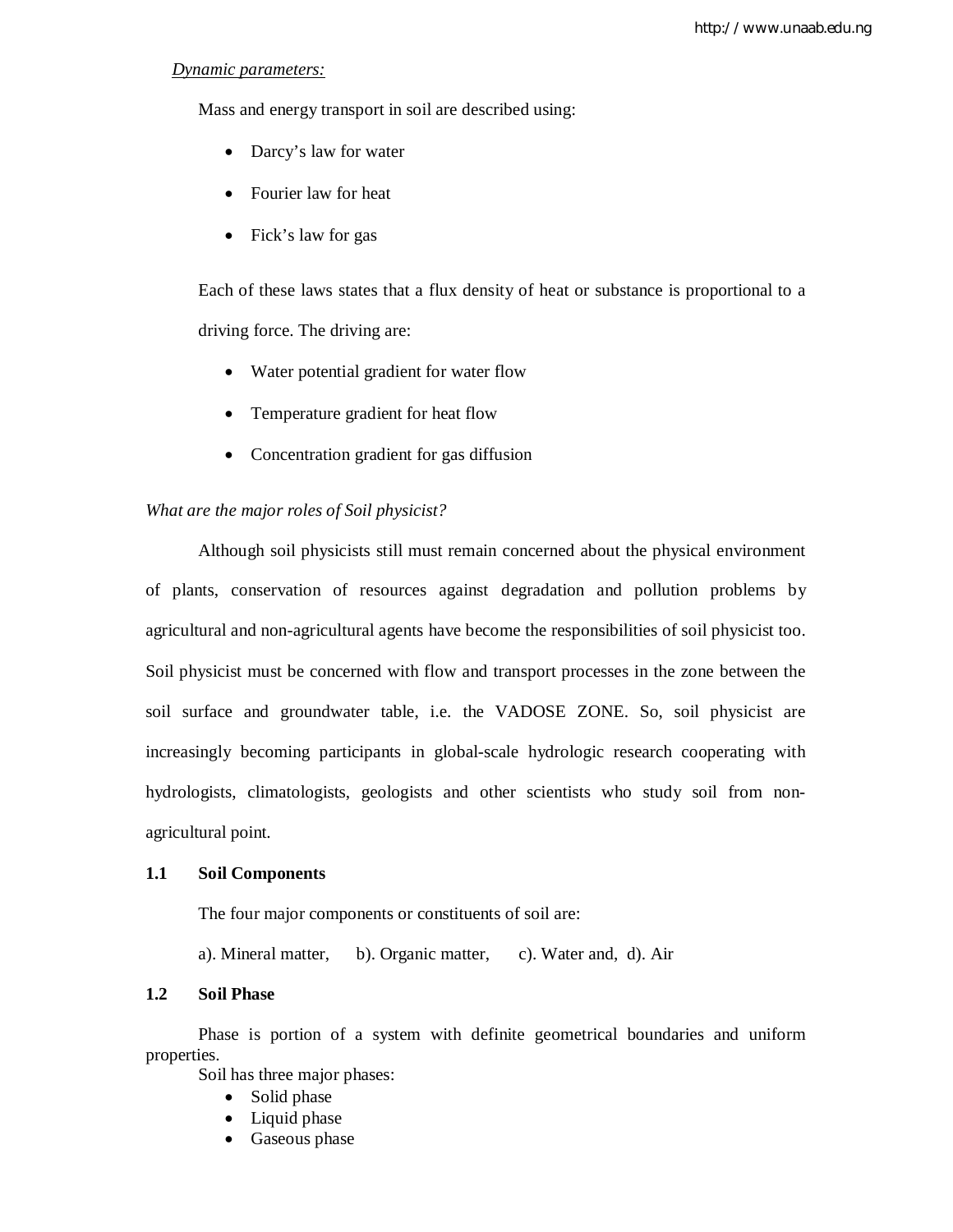Solid phase: Solid phase is the most dominant with great influence over the behaviour of other two phases. The solid phase is the soil matrix or skeleton of the soil. It is the product of weathering of parent rocks/materials and materials which they contain. The solid phase consists of mineral matter and decomposed or decomposing organic matter of all shapes, sizes and arrangement.

Liquid phase: This is primarily water, i.e. soil solution containing various ions such as  $Na<sup>+</sup>$ ,  $K^+$ ,  $Ca^{2+}$ ,  $Mg^{2+}$ , Cl<sup>-</sup>, NO<sub>3</sub>, SO<sub>4</sub><sup>2-</sup>, etc.

Gaseous phase: This is the soil air. It composed of  $N_2$ ,  $O_2$ ,  $CO_2$  and  $H_2O$  (vapour) mainly. Other gases in the atmosphere are also present in the soil. Others also like  $CH_4$ ,  $H_2S$  which are by-products of impeded drainage condition could be found in the soil.

## **2.0 SOLID PHASE**

# **2.1 Surface Relationship**

Soil specific surface is used to describe the extent of the surface of the dispersed soil system. It is defined as the sum of the surfaces of constituent dispersed soil particles referred to unit mass or unit volume of the soil. Specific surface is a geometrical concept which is strongly dependent on the degree of dispersion of the soil, i.e. soil texture. Thus,

Specific surface of soil  $(A_m)$  or  $(A_v)$ :

$$
= \frac{total\ surface\ area\ of\ soil}{Mass\ or\ Volume\ of\ soil} \qquad = \frac{A_S}{M_{S\ or}\ V_S}
$$

Units:  $A_m = A_s/M_s$  (cm<sup>2</sup>/g) or (L<sup>2</sup>/M)

 $A_v = A_s/V_s$  (cm<sup>2</sup>/cm<sup>3</sup>) The relationship between  $A_m$  and  $A_v$ . From  $\rho_{\rm s} = M_{\rm s}/V_{\rm s}$  $M_s = \rho_s V_s$  $A_m = A_s / \rho_s V_s$  $=A_s/V_s x 1/\rho_s$  $= A_v/\rho_s$ 

where  $\rho_s$  = average density of soil particle i.e. 2.65 g cm<sup>-3</sup> NOTE: Most soil physical and chemical reactions occur at the surface, and the amount of

these reactions is directly proportional to the specific surface.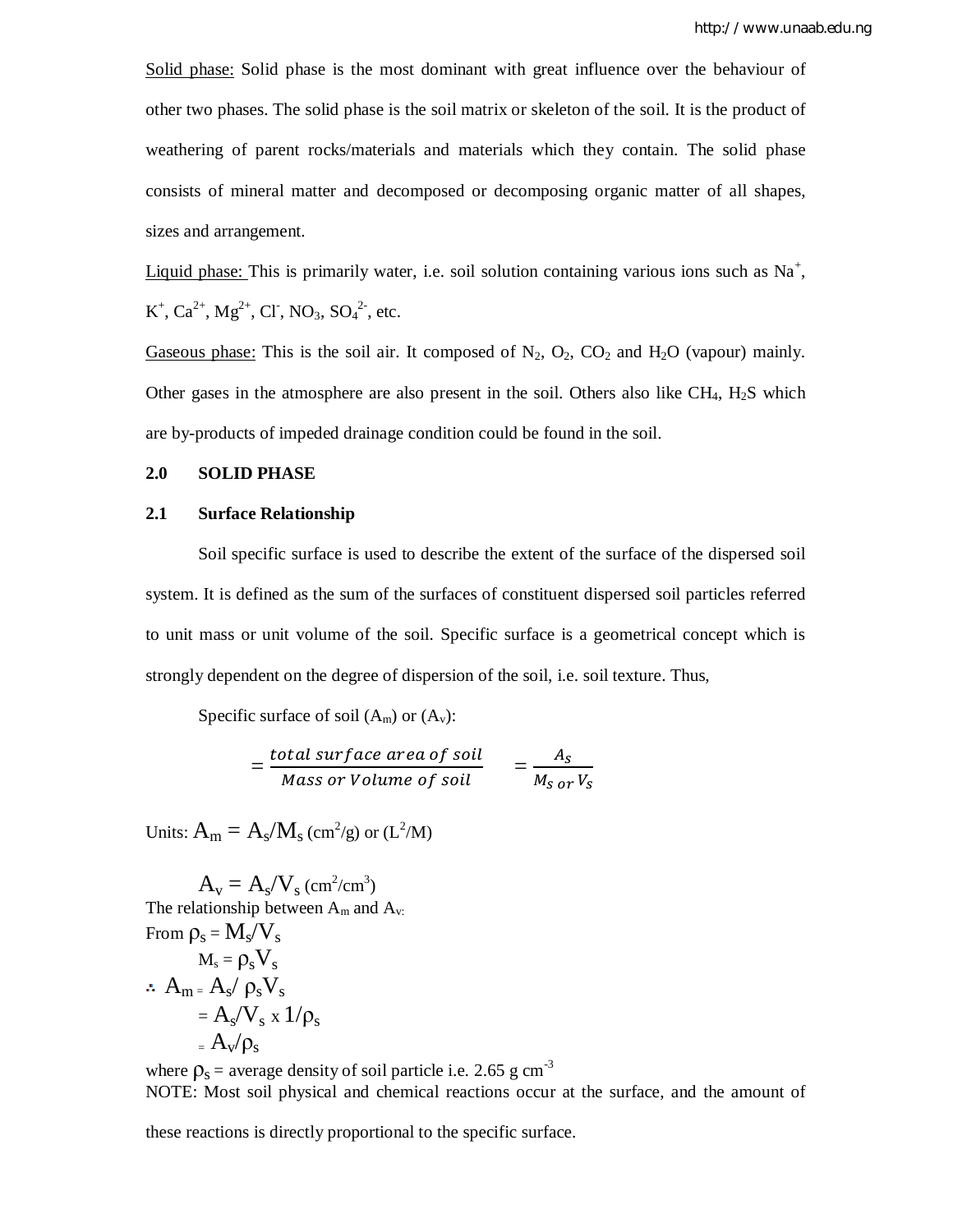*Factors influencing specific surface:*

- Size
- Shape
- Mineralogy of the soil or material

## *(a) Particle Size:*

| Side of cube<br>(cm) | <b>NO.</b> of Particles in<br>$1 \text{cm}^3$ | Surface of single<br>particle $(cm2)$ | Total $(cm2)$      | Specific surface of 1 g<br><b>particle where</b> $\rho_s = 2.65$ g |
|----------------------|-----------------------------------------------|---------------------------------------|--------------------|--------------------------------------------------------------------|
|                      |                                               |                                       |                    | $A_m = 6cm^2/2.65 g = 2.26$<br>$\text{cm}^2/\text{g}$              |
| $10^{-1}$            |                                               | 6 x $10^{-2}$                         |                    | 2.26 x 10 cm <sup>2</sup> /g                                       |
| 10 <sup>-5</sup>     | ۱U۱:                                          | 6 x $10^{-10}$                        | $-6 \times 10^{5}$ | $2.26 \times 10^{5} \text{ cm}^{2}/\text{g}$                       |

*(b) Particle Shape:*

(i) Sphere with diameter d:  $A_v = A_s/V_s$ Area of sphere =  $4\Pi r^2 = \Pi d$ Volume of sphere =  $4/3\pi r^3 = \Pi d^3/6$  $A_v = \Pi d^2 / (\Pi d^3 / 6)$  $=6/d$  $\rm A_{m}$  =  $\rm A_{v}/\rm \rho_{s}$  , and assume  $\rm \rho_{s}$  = 2.60 g cm<sup>-3</sup>  $A_m = 2.3/d$ (ii) Cube of edge L:  $A_v = 6L^2/L^3 = 6/L$  $A_m = 2.3/L$ 

2 Note:  $r^2 = (d/2)^2 = d^2/4$ 

### **2.2 Soil Texture**

*Definition*: Soil texture is relative proportion of different sized groups in the soil on percentage basis. It describes the sand, silt and clay composition of a soil.

*Soil Textural Class:* Grouping based on relative proportion and specifically on % sand, silt and clay in given soil sample. The class name essentially describes the separate which most influence the sample physical/chemical/biological properties.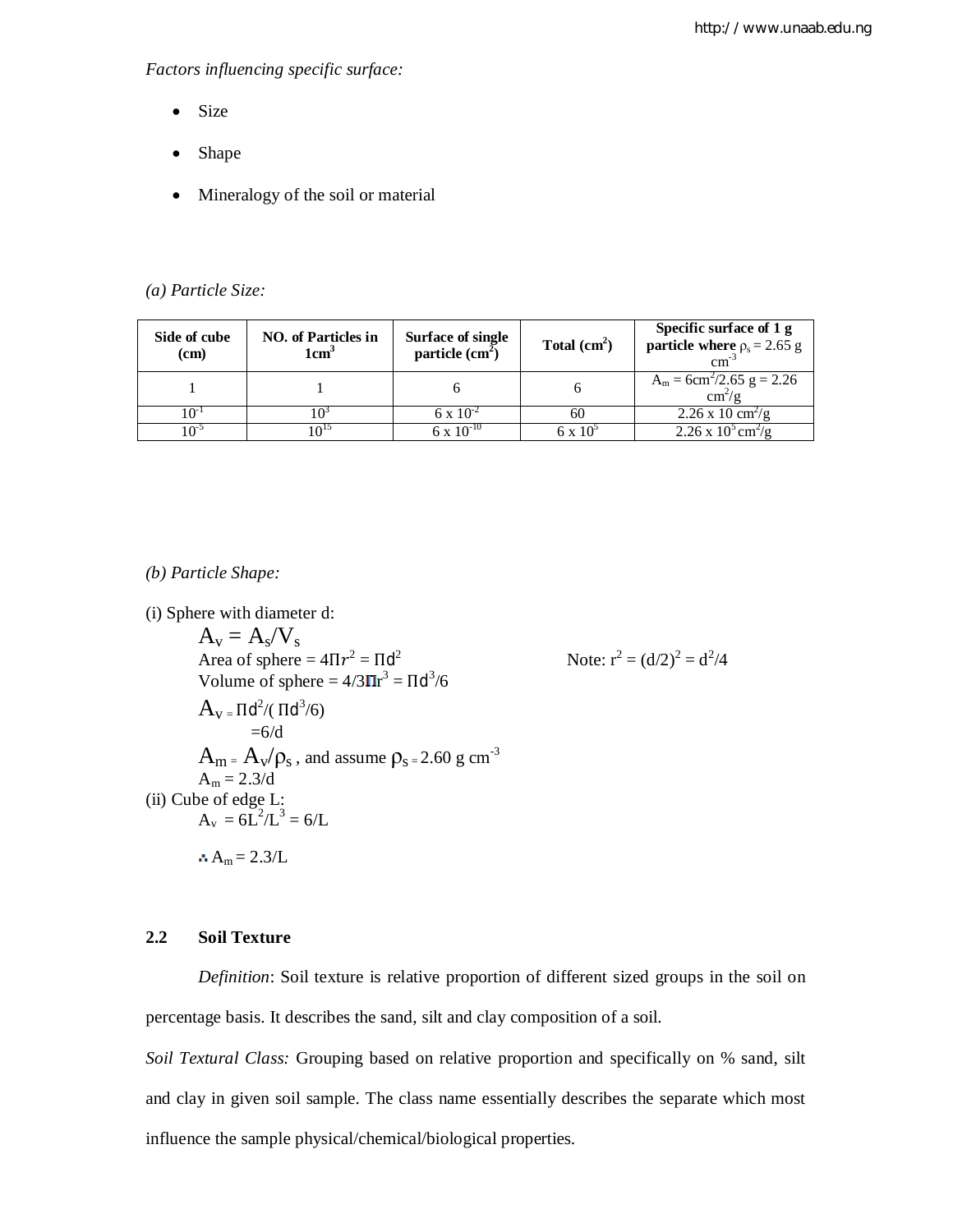## **2.3 Soil Structure**

The term structure relates to the arrangement of primary soil particles into groupings called AGGREGATES or PEDS. The pattern of pores and peds defined by soil structure greatly influence water movements, heat transfer, aeration and porosity in soils.

## *Types of Soil Structure:*

Different types of structural peds in soils occur within horizons of soil profile. Soil structure is characterized in terms of shape (type or form), size and distinctiveness (grade) of the peds.

GRADE: Describes the distinctiveness of the peds (differential between cohesion within peds and adhesion between peds). It relates to the degree of aggregation or the development of soil structure. In the field a classification of grade is based on a finger test (durability of peds) or a crushing of a soil sample.

FORM: Is classified on the basis of the shape of peds, such as spheroidal, platy, blocky, or prismatic. A granular or crumb structure is often found in A horizons, a platy structure in E horizons, and a blocky, prismatic or columnar structure in Bt horizons. Massive or singlegrain structure occurs in very young soils, which are in an initial stage of soil development. There may two or more structural arrangements occurring in a given profile. This may be in the form of progressive change in size/type of structural units with depth (e.g. A horizons that exhibit a progressive increase in size of granular peds that grade into subangular blocks with increasing depth) or occurrence of larger structural entities (e.g. prisms) that are internally composed of smaller structural units (e.g. blocky peds).

The four principal shape of soil structure are: (i) Spheroidal; (ii) Blocklike; (iii) Prismlike; and (iv) Platy.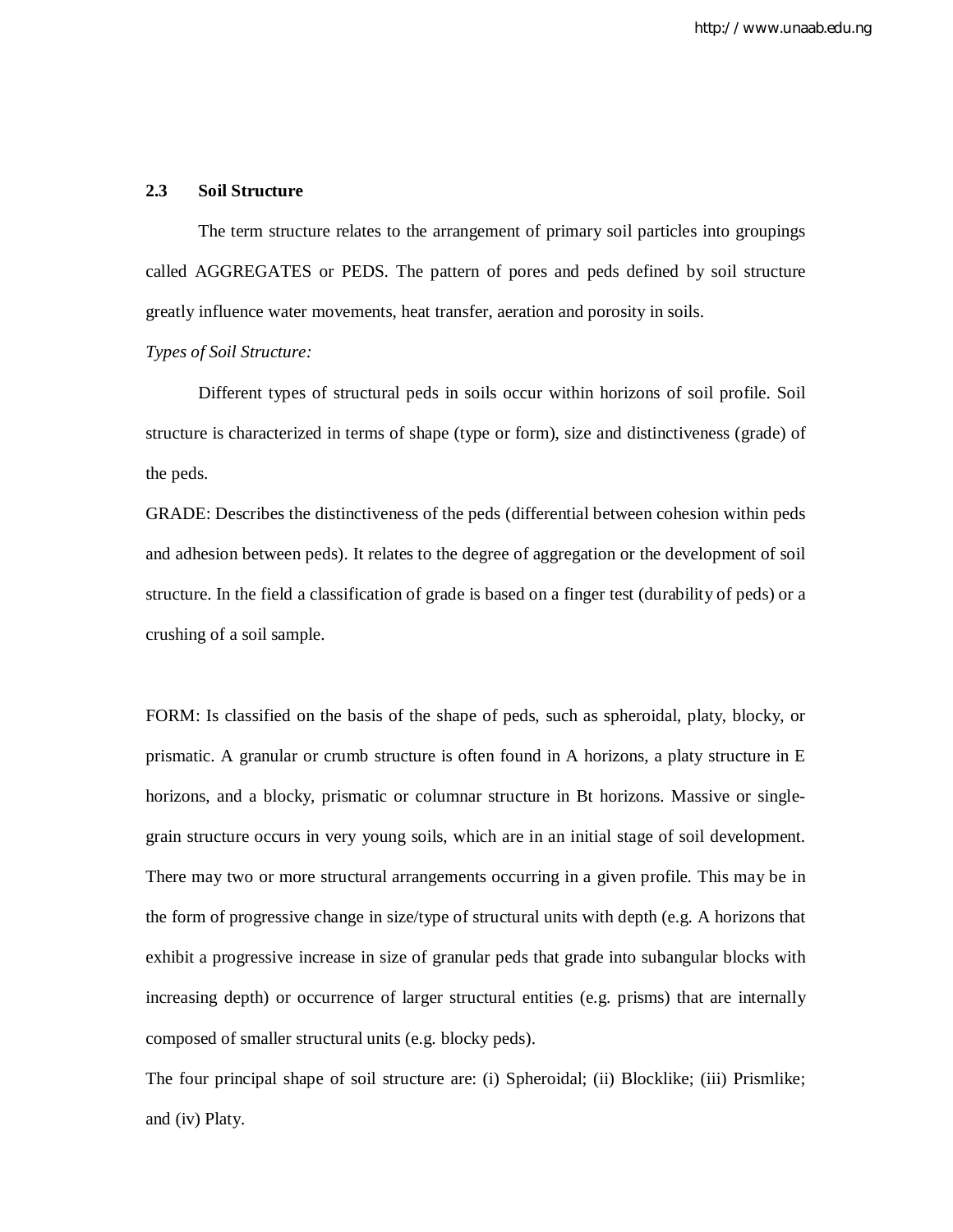- **(i)** Spheroidal: We have (a) Granular structure and (b) crumb structure. The granular structure consists of spheroidal peds or granules that are usually separated from each other in loosely packed arrangement. When the spheroidal peds are porous, they are classified as **crumbs.**
- **(ii)** Blocklike: Blocky peds are irregular, roughly cubelike in shape and range from about 5 to 50 mm across. When the edges of the blocks are sharp and the rectangular faces are distinct, the subtype is referred to as **angular blocky.** When the corners are round and the edges are sharp, then it is called **subangular blocky.**
- (iii) Prismlike: This has two sub-types namely (a) Columnar and (b) Prismatic.. Columnar structure has pillars with distinct, rounded top and this is especially common in subsoils high in  $Na<sup>+</sup>$ . When the tops are of the prisms are relatively angular and flat horizontally, the structure is designated as Prismatic.
- (iv) Platelike: Platy structure is characterized by relatively horizontal peds or plates and may be found in both surface and subsurface horizons. The horizontal axes are longer than vertical, i.e. horizontal cleavage planes predominate.

## **3.0 Soil Consistency**

*Definition:* Soil consistency describes the state of the soil, i.e. solid, plastic and liquid states.

OR:

- Ability of soil to keep its place or maintain its form when stress is applied.
- Soil consistence (or consistency) refers to the manifestations of the physical forces of cohesion and adhesion acting within the soil at a range of soil moisture contents.

Adhesion refers to the attraction between dissimilar objects, i.e. to the attraction of water to the soil solids. While cohesion is attraction between similar objects, i.e. bonding between soil particles. Cohesive forces in soil are due to attractive forces between the particles.

These forces are due to physicochemical mechanisms including:

• van der Waals forces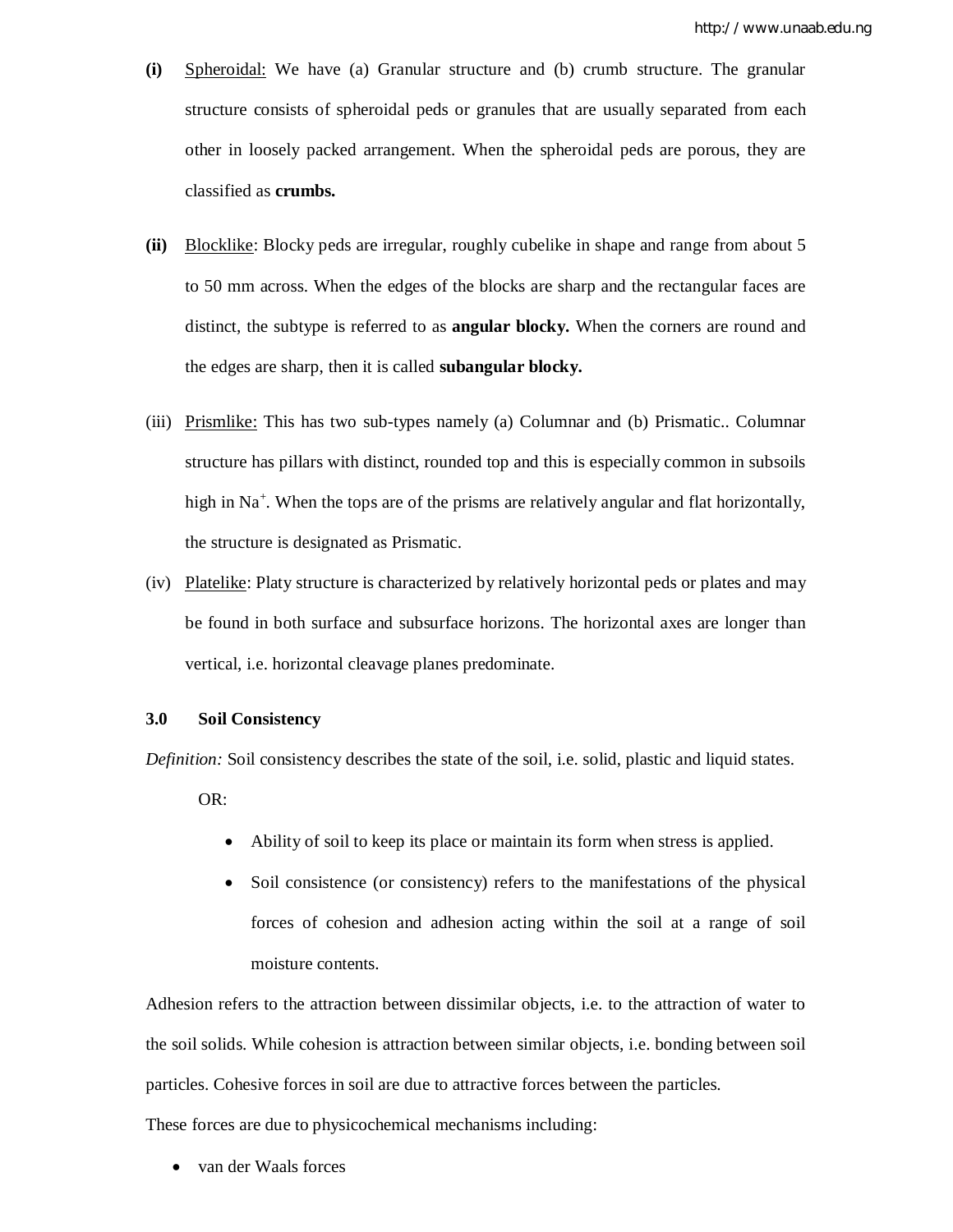- Electrostatic attraction between negatively charged clay surfaces and positively charged clay edges
- Cationic bridges,
- Cementing effects of humic substances and salts, and
- Surface tension of water

Soil consistence encompasses several attributes including friability, tilth, plasticity, stickiness, and resistance to compression.

#### 4.0 **Soil Strength and Compaction**

Soil strength is an important soil physical property, with numerous applications to agronomy and engineering. Important agronomic applications are those related to impacts of crusting and compaction on plant growth and agronomic yield.

### **Surface crust / seal**

Soil crust or surface seal, refers to the thin dense layer on the soil surface characterized by low porosity, high density, and low permeability to air and water. Crusting is a soil surface phenomena caused by susceptibility of aggregates at the soil-air interface to disruptive forces of climatic elements (the impact of raindrops) and perturbations caused by agricultural practices (e.g., tillage, traffic and trampling action of livestock or humans). Slaking, deflocculation, or dispersion of aggregates on rapid wetting or submersion in water, is attributed to numerous factors including the effect of entrapped air, predominance of Na<sup>+</sup> on the exchange complex, and weak aggregate strength caused by low level of soil organic matter content and weak ionic bonds.

Crusting has adverse impacts on seedling emergence and growth. Preventative measures are based on strategies of enhancing aggregation, improving soil structure, and minimizing the disruptive effects of raindrop impact.

#### **Hardsetting**

"Hardsetting" refers to a process in which soils set hard into a structureless mass following drying. When dry and set hard, these soils have a high bulk density, high penetration resistance, high strength, and are difficult to plow or dig. Hard setting soils have a narrow range of workable soil moisture content.

Hardsetting soils have a weakly developed structure characterized by: (i) low aggregation, (ii) aggregates prone to slaking and dispersion, (iii) low infiltration rate, and (iv) high runoff and erosion.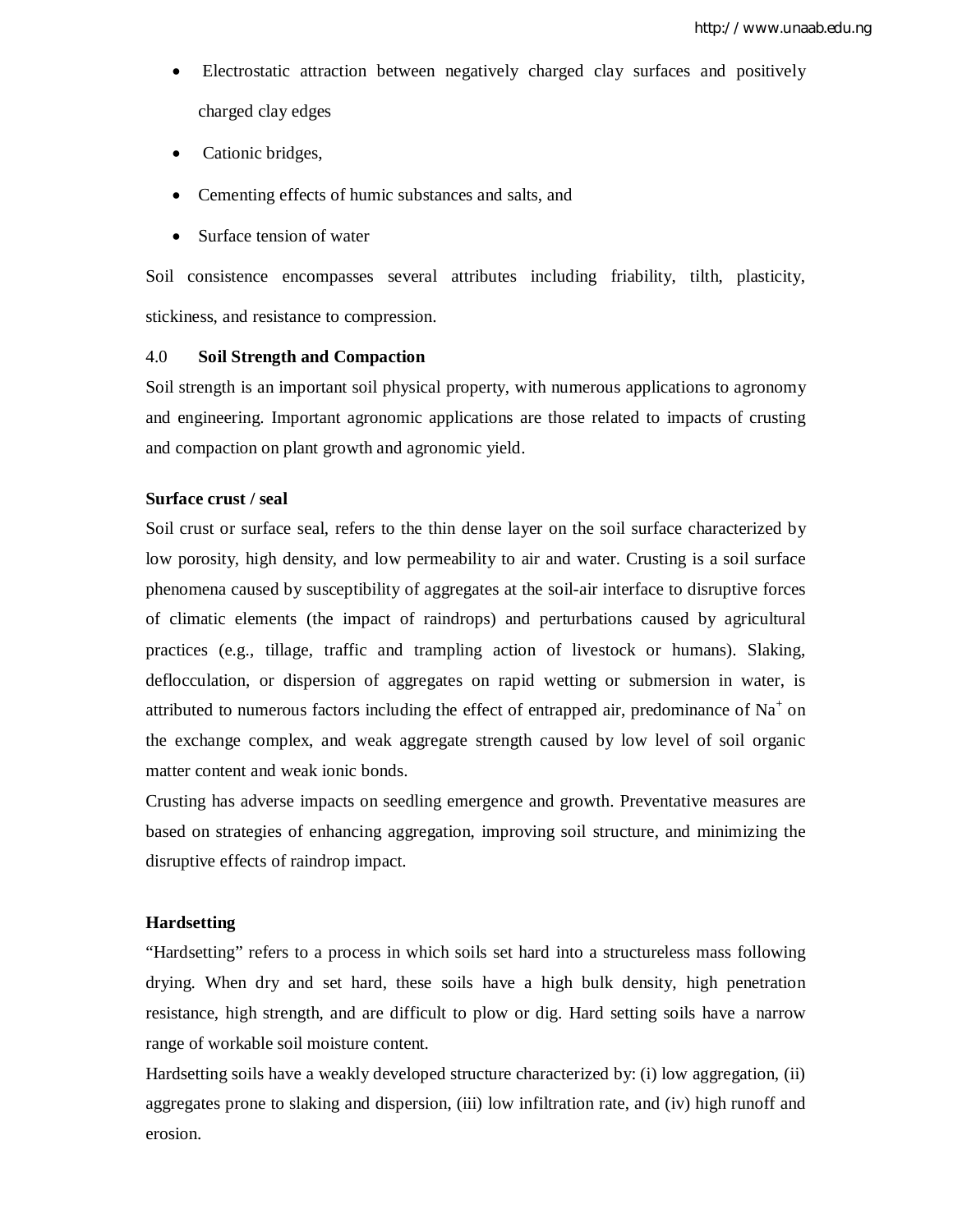There are some soil attributes that make it susceptible to hardsetting. Hardsetting soils have textural properties ranging from loamy sand to sandy clay, low swell-shrink capacity, low soil organic matter content, and predominantly low activity clays.

Hardsetting behavior has numerous limitations with regards to timings of cultivation, restricted root growth, and poor yield. Management of hardsetting soils involve techniques that improve aggregation and aggregate strength. These techniques include use of residue mulch, no-till or conservation tillage, cover crops, etc.

## **Stress-strain relationship**

Soil strength is the soil's ability to bear or withstand stress without collapsing or deforming excessively. Soil strength is attributed to forces of cohesion and adhesion and varies with soil moisture content. When subjected to external force or stress (i.e., force per unit area), soil undergoes different types of deformation or strain.

### **Soil Porosity**

Soil porosity refers to the relative volume of voids or pores, and is therefore expressed as a fraction or percent of the total volume or of the volume of solids. Soil porosity can be expressed as, *Total porosity; Air-filled porosity* 

# **SOIL AIR AND AERATION**

#### Soil Air

Soil is a three-phase, porous media, composed of solids, liquids, and gases. **Soil air** can be defined as the air that fills the soil pore spaces not occupied by water. That is the gaseous phase of the soil not occupied by solid or liquid. Soil Air Composition

| Air Composition          | Atmosphere     | Soil                                                  |  |
|--------------------------|----------------|-------------------------------------------------------|--|
| Oxygen<br>Carbon Dioxide | 21\%<br>0.035% | $< 20\%$ (10.35 - 20.03)<br>$> 0.035\%$ (0.10 - 20.0) |  |
| Nitrogen                 | 78%            | 78%                                                   |  |
| Argon                    | 0.94           |                                                       |  |
| Hydrogen                 | 0.01           |                                                       |  |

## Gaseous Composition of Soil Air

#### **Oxygen**

- Soil air is consistently lower in oxygen
- The oxygen content may be only slightly below 20% in the upper layers of a soil
- Wet soils typically have low oxygen contents.
- Once the supply of oxygen is virtually exhausted, the soil environment becomes anaerobic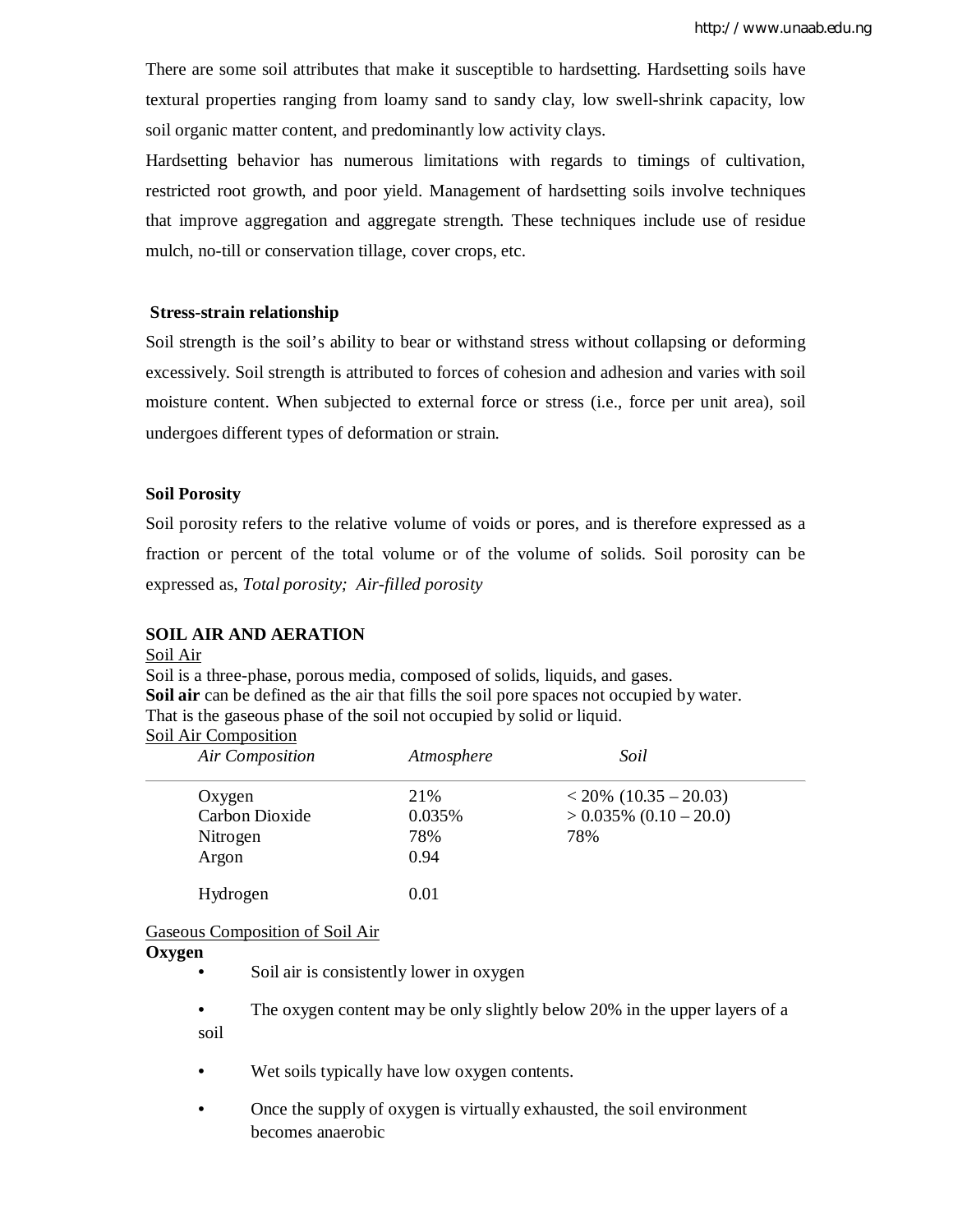• Drastic reductions in the oxygen content of soil air may occur following a heavy rain.

## **Carbon dioxide**

- Carbon dioxide typically increases in soil air.
- Carbon dioxide may become toxic to plants when it is as high as 10% in soil air.

## **Other Gases**

- Soil air is usually higher in water vapour than in the atmosphere.
- Under waterlogged conditions, the concentrations of methane (CH<sub>4</sub>), and hydrogen sulphide  $(H_2S)$  are particularly higher in soil air.
- Ethylene  $(C_2H_4)$  gas, a product of anaerobic microbial metabolism is toxic to plant roots, even in very small concentrations.

# Soil Aeration

**Definition:** Soil aeration is the ability of soil to exchange gases with the atmosphere. This involves the rate of ventilation, composition of soil air, proportion of pore space filled with air, and redox reaction potential.

Poor Soil Aeration

- 1. This refers to a condition in which the availability of oxygen in the root zone is insufficient to support optimal growth of most plants and aerobic microorganisms.
- 2. Poor aeration becomes a serious impediment to plant growth when more than 80 to 90% of the soil pore space is filled with water, leaving less than 10 to 20 % of the pore space filled with air.
- 3. The high soil water content not only leaves little pore space for air storage but, more important the water blocks the pathways by which gases could exchange with the atmosphere.

Water Saturated (Waterlogged) Conditions

- The soil is said to be *water saturated* or *waterlogged* when all or nearly all of the soil pores are filled with water. Such conditions occur naturally in wetlands.
- Plants adapted to grow in waterlogged soils are known as *hydrophytes* (water-loving plants), e.g., grasses and rice. Respiration is via hollow structures in their stems and roots known as *aerenchyma tissues.*
- When oxygen becomes depleted, soil conditions are said to be *anaerobic*. Methane, hydrogen sulphide, and ethylene are often evolved under these conditions.

# Adverse Effects of Suboptimal Aeration on Plants and Soils

- 1. Morphologic structure (e.g., Thin cell walls in root; Suppression of root hair formation)
- 2. Physiologic function (e.g., Decline in pH of plant sap; Reduction in transpiration rate)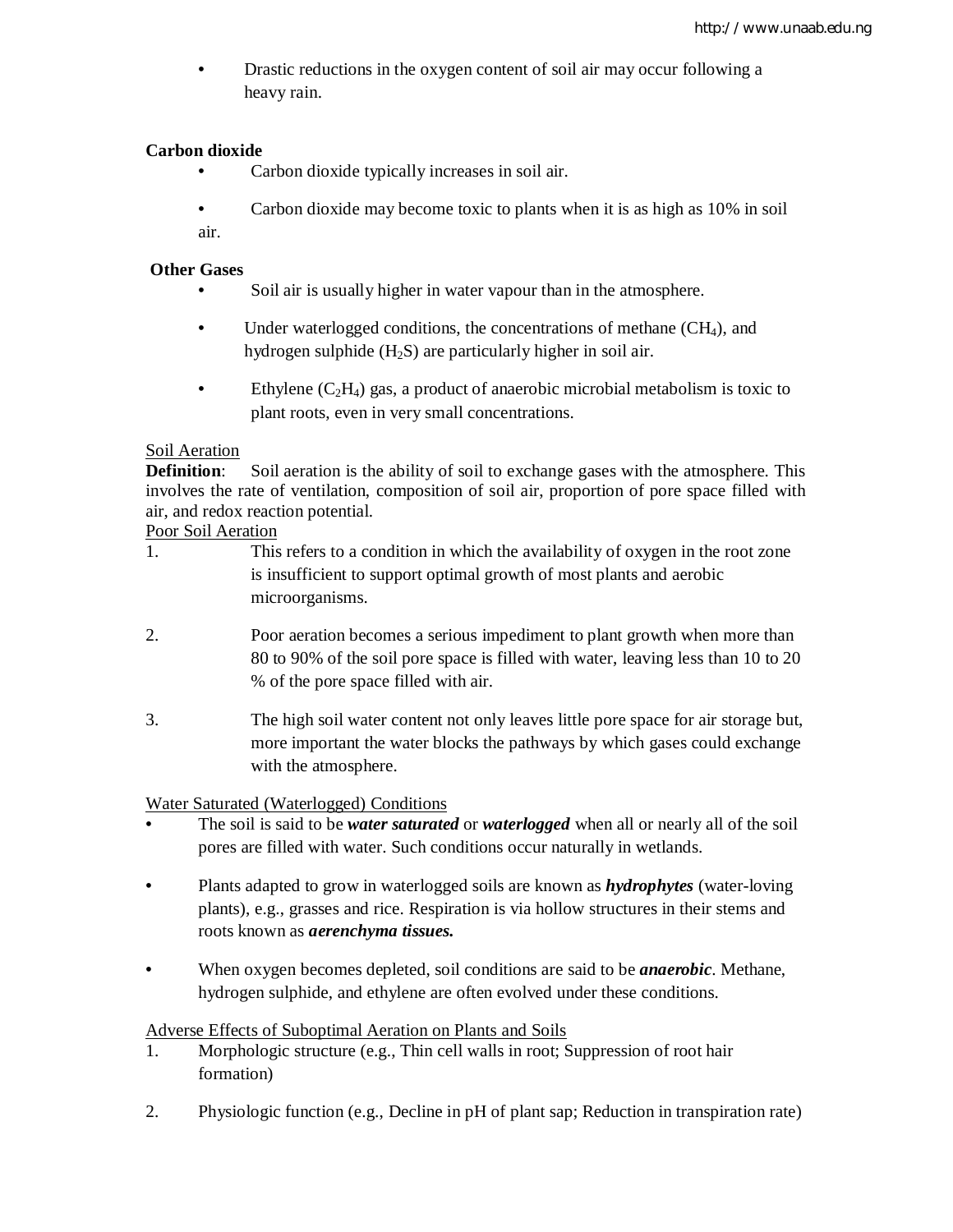3. Induced chemical/biochemical reactions (Denitrification; Manganese reduction; Iron reduction; Organic matter reduction).

## Factors Affecting Soil Aeration

- Texture
- Bulk density<br>• Aggregate sta
- **Aggregate stability**<br>• **Organic matter cont**
- Organic matter content<br>• Biopore formation
- Biopore formation
- Soil heterogeneity –(tillage)<br>• Seasonal differences
- Seasonal differences
- **Vegetation**

# Mechanisms for soil aeration

**Mass flow:** This mechanism is dependent upon overall pressure gradients and is thus affected by soil water content, wind, and changes in barometric pressure.

**Diffusion:** Gases moves in the direction determined by its partial pressure. Consequently, the higher concentration of oxygen in the atmosphere will result in a net movement of this particular gas into the soil. Carbon dioxide and water vapour normally move in the opposite direction, since the partial pressure of these two gases are generally higher in the soil air than in the atmosphere.

# **Soil Temperature and thermal properties**

Temperature is a measure of the thermal state of a body with respect to its ability to transfer

heat.

Soil temperature affects:

- Soil (physical, biological and chemical processes occurring in the soil)
- Growing plants

Soil Processes Affected by Variation in Soil Temperature

- a. In cold soil, rate of chemical and biological reactions are slow.
- b. Microbial activities are slowed down at low temperatures, which bring biological decomposition to near standstill.
- c. Absorption and transport of water and nutrients ions by higher plants are inhibited by low temperatures.
- d. Plants and microbial processes are also inhibited by too high temperature.
- e. Seed germination is most sensitive to soil temperature.

# Solar Radiation

The primary source of energy to heat soils is the solar radiation from the sun.

# Factors influencing the amount of solar radiation

- **Albedo** This is the fraction of incident radiation that is reflected by the land surface.
- **Aspect** The angle at which the sun's rays strike the soil
- **Rain/Irrigation water –** affect the soil temperature.
- **Soil Cover** depends on whether the soil is bare, or is covered with vegetation or mulch.

# Soil Thermal Properties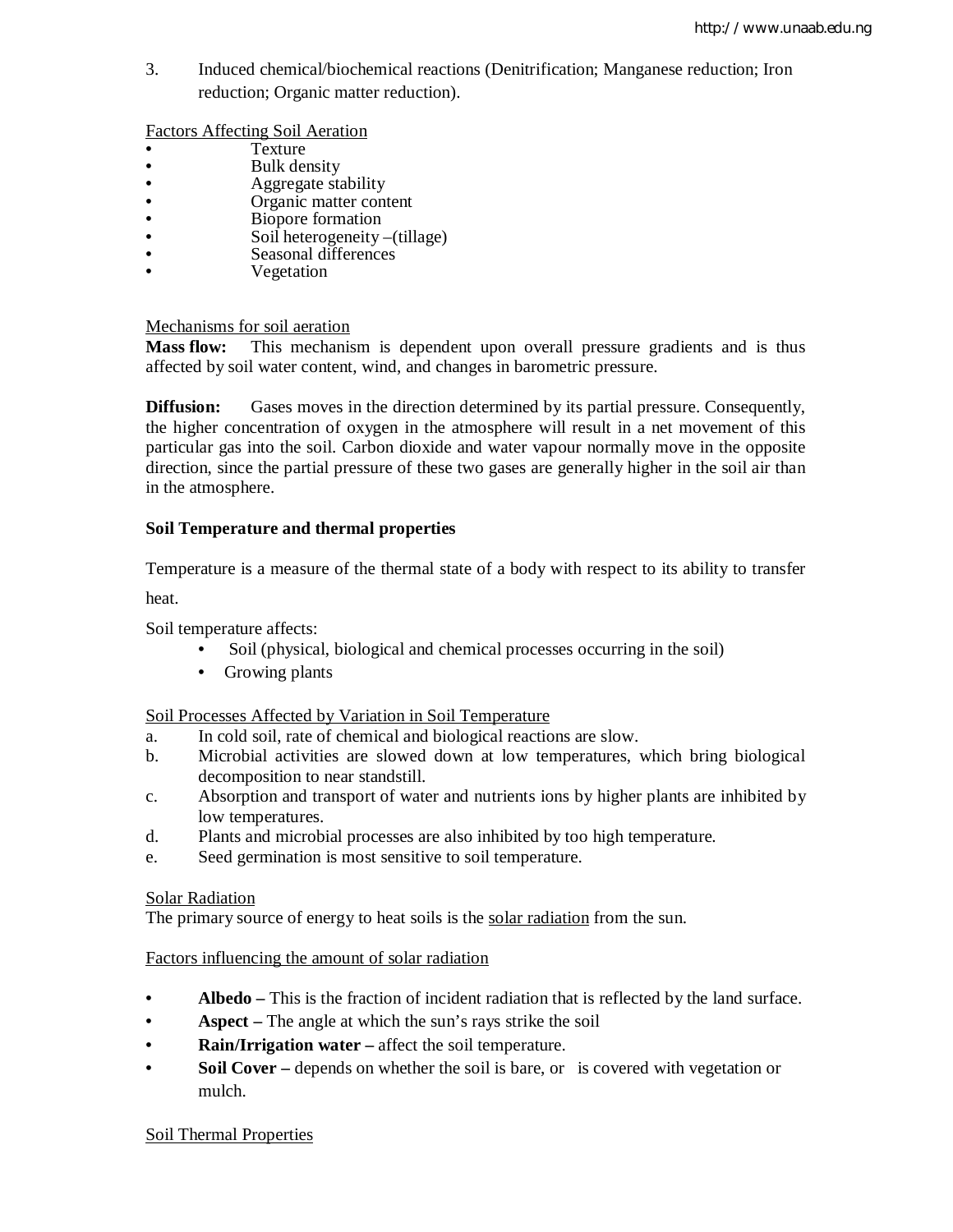- Specific heat (heat capacity) **:** This is the amount of energy required to raise the temperature of a substance by  $1^{\circ}C$ .
	- Unit  $\text{(cal/g)}$  or joules per gram  $\text{(J/g)}$
- Thermal Conductivity: The amount of heat transferred through a unit cross-sectional area of unit thickness in unit time and unit temperature gradient.
- Thermal Diffusivity: Temperature change that takes place in a portion of a given soil as heat flows into it from adjacent layer.

Mode of Heat Transfer

- Conduction Flow of heat through matter unaccompanied by any motion
- Convection The transfer of heat by moving matter.
- Radiation The transfer of heat through vacuum / space

Modification of soil thermal regime Most of the methods are aimed at modifying the surface intake / loss of heat.

- Mulch
- Tillage
- Irrigation
- Drainage
- Weed control
- Plants/trees.

# **Energy balance of soil**

Net radiation is the sum of all incoming minus all outgoing radiation on Earth's surface. Steady state one-dimensional heat energy balance at the soil surface or crop canopy can be written as:

```
Net heat energy arriving at surface − net heat energy leaving surface = 0
```
The net radiation received by the soil surface is transformed into heat, which warms soil and air and vaporizes water.

# Calculating the Specific Heat of Moist Soils

Where  $c_1$  and  $c_2$  are specific *m*eat  $n_2$  f the two substances and  $m_1$  and  $m_2$  are mass of the substances. Specific heat: Water =  $1.0 \text{ cal/g}$ ; dry mineral soil =  $0.2 \text{ cal/g}$  $1^{\prime \prime \prime}$   $1^{\prime \prime}$   $2^{\prime \prime \prime}$   $2^{\prime \prime}$ *m m*  $c_{\text{moist soil}} = \frac{c_1 m_1 + c_2 m}{c_1 c_2 m}$ <br>are specific *m*eating f  $=\frac{c_1m_1+}{m_1+m_2}$ 

# **SOIL WATER**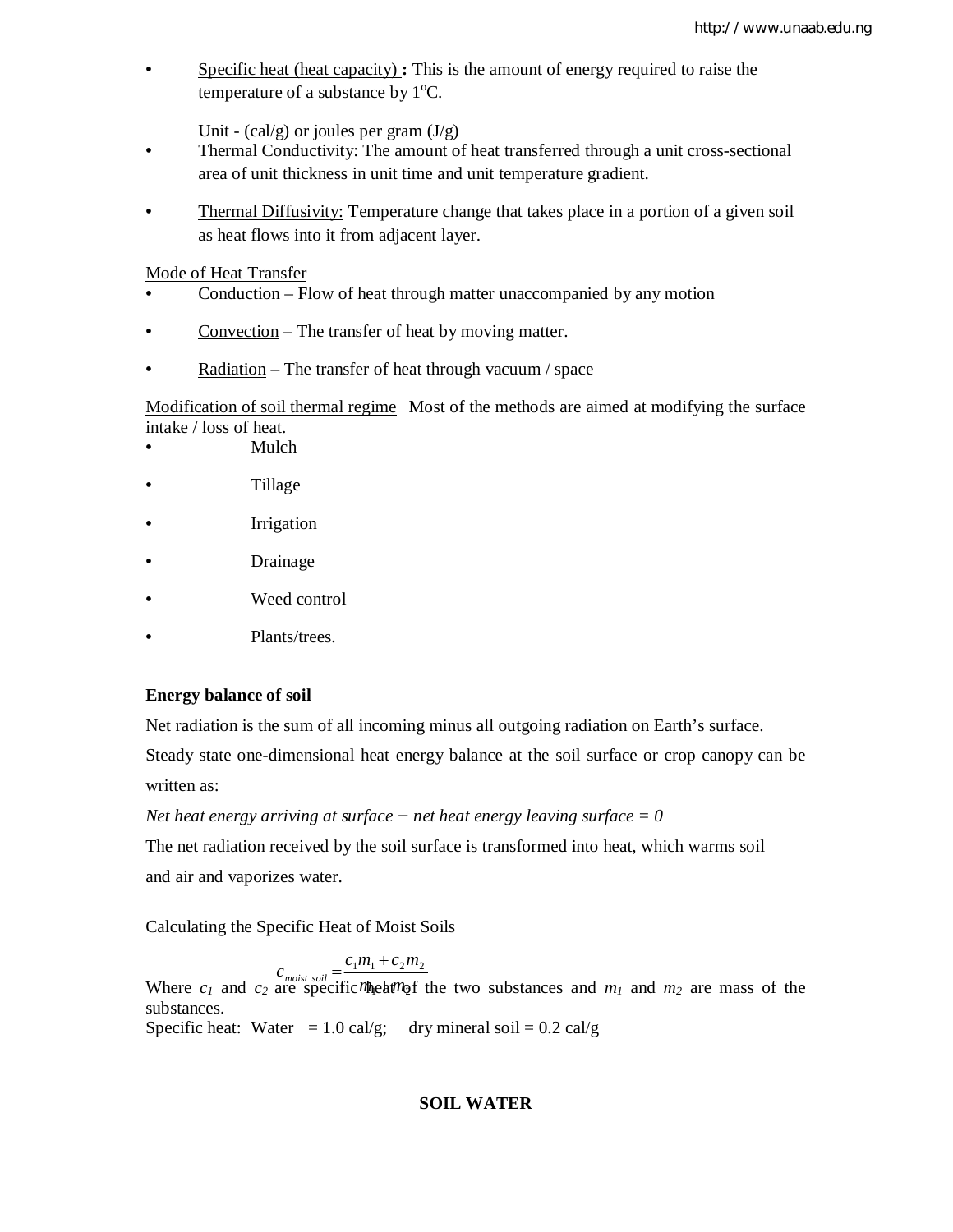#### **Properties of Water Which Are Relevant to its Behavior in Porous Media**

Water is the most common of all liquids, and it is indispensable for life. It accounts for 60- 95% of the material in all organisms and it is a means of transporting nutrients dissolved or suspended in it to all parts of plants and other biological and porous bodies like soil. Water is thus a solvent to make solutions or suspension.

*In a solution*, a chemical species (the solute) breaks up into its molecules or into portions of its molecules when it is added to a pure liquid (the solvent) and the result is a homogenous solution in which it is impossible to detect the physical presence of the solute**.** *In a suspension*, one substance made up of the very small particles is present in a pure liquid, but the particles are a size that makes them physically distinguishable from the liquid. As the size of the particles in a suspension is reduced, we reach a state referred to as *the colloidal state*, which is half way between the true solution and a true suspension.

### **Soil Water Content and Potential**

Quantity of water in soil is expressed by gravimetric or volumetric water content. However, water can also be characterized by describing its free energy per unit mass, which is termed potential. The tenacity with which water is held in soil solid is characterized by matric or pressure potential. When volumetric water content and matric potential are plotted graphically, the relationship is termed *Soil Moisture Characteristic Curve*.

When all soil pores are filled with water, the soil is at its maximum retentive capacity called saturation. In the field, the lowest wetness you can observe is called air-dryness and in the laboratory it is called oven-dry condition.

$$
\begin{aligned} w &= M_w / M_s \\ \theta &= V_w / V_t = V_w / (V_s + V_w + V_a) \\ \theta &= w(\rho_b / \rho_w) = w \Gamma_b \end{aligned}
$$

where  $\Gamma$  (capital letter of gamma) is the bulk specific gravity of the soil. The conversion of w to  $\theta$  is easily done in son-swelling soil where soil bulk density does not change with wetness.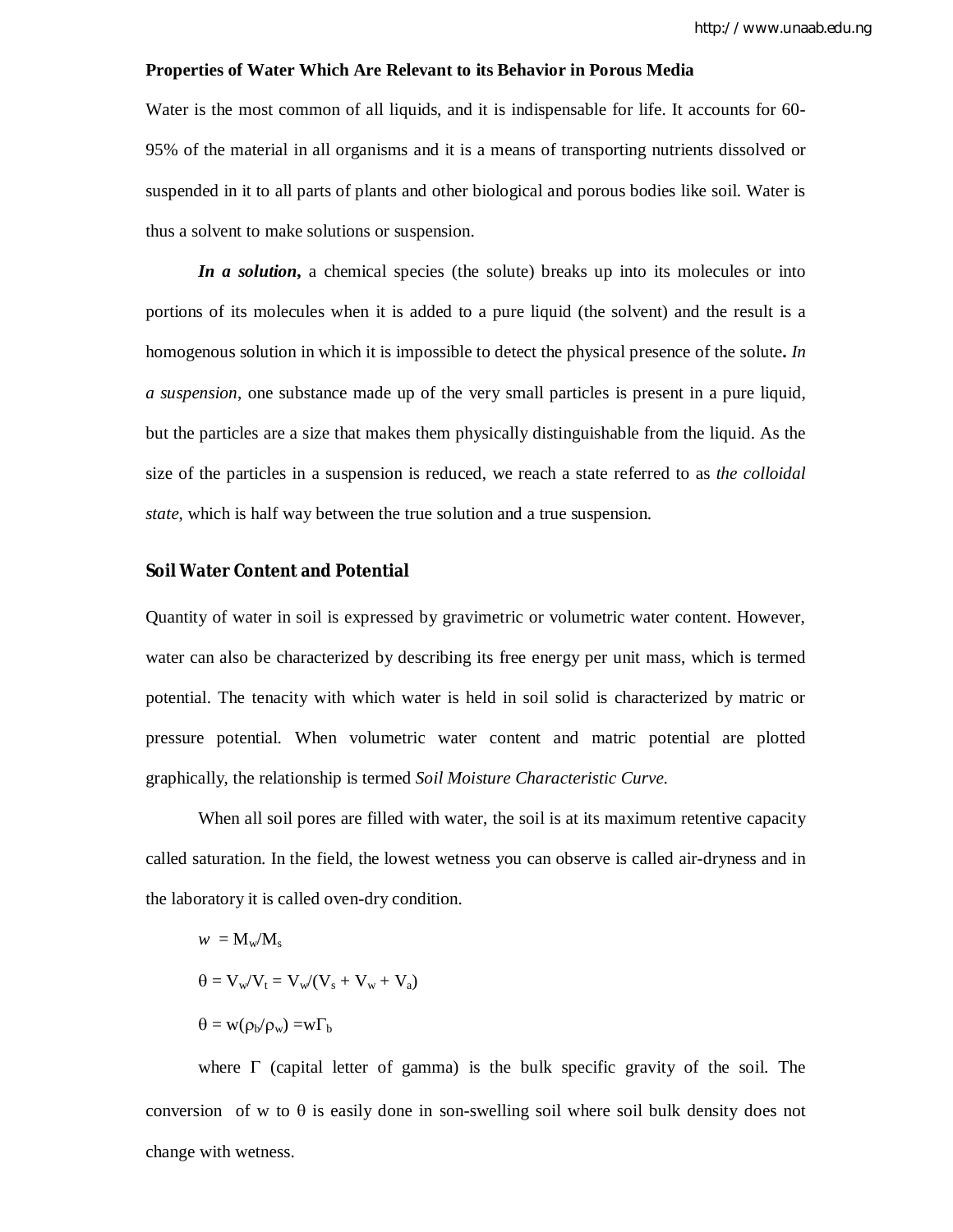Application of soil water by irrigation or rainfall is reported as the depth of water if it were accumulated in a layer. This indicates the equivalent depth,  $d_w$ , soil water would have if it were ponded over the surface

$$
d_w = \theta d_t = w \Gamma_b d_t
$$

 $d_t$  is depth of soil per unit area

Usually dw is given in mm, as rainfall and evaporation

To obtain the volume of water applied to a given area would require multiplication of the depth by the area, measured in the same length units.

#### **Water Potential**

The International Soil Science Society defines total potential of soil water as "the amount of work that must be done per unit quantity of pure water in order to transport reversibly and isothermally an infinitesimal quantity of water from a pool of pure water at a specified elevation at atmospheric pressure to the soil water(at the point under consideration". Soil water is subject to a number of force fields, which cause its potential to differ from that of pure, free water. Each of these forces is a component of the total soil water potential and they result from the attraction of the solid matrix for water, as well as from the presences of solutes and the action of external gas pressure and gravitation. Thus, the total potential  $\Phi = \phi_s$ 

$$
+\varphi_w+\varphi_o+\varphi_a+\varphi_e
$$

is the summation of the component potentials:

where -  $\phi_{g}$  = gravitational potential

 $\phi_w$  = is the soil water potential

 $\phi$ <sup>o</sup> = Osmotic potential owing to the difference in chemical composition of the soil solutiom related to free, pure, bulk water at the same elevation.

 $\phi_a$  = pneumatic potential which accounts for air pressure inside the soil pores being different from the outside atmospheric air pressure acting upon the reference water

 $\phi_e$  =envelope potential. When an external mechanical pressure such as the overburden pressure of the topsoil layers acts upon the soil, the magnitude of change of the total potential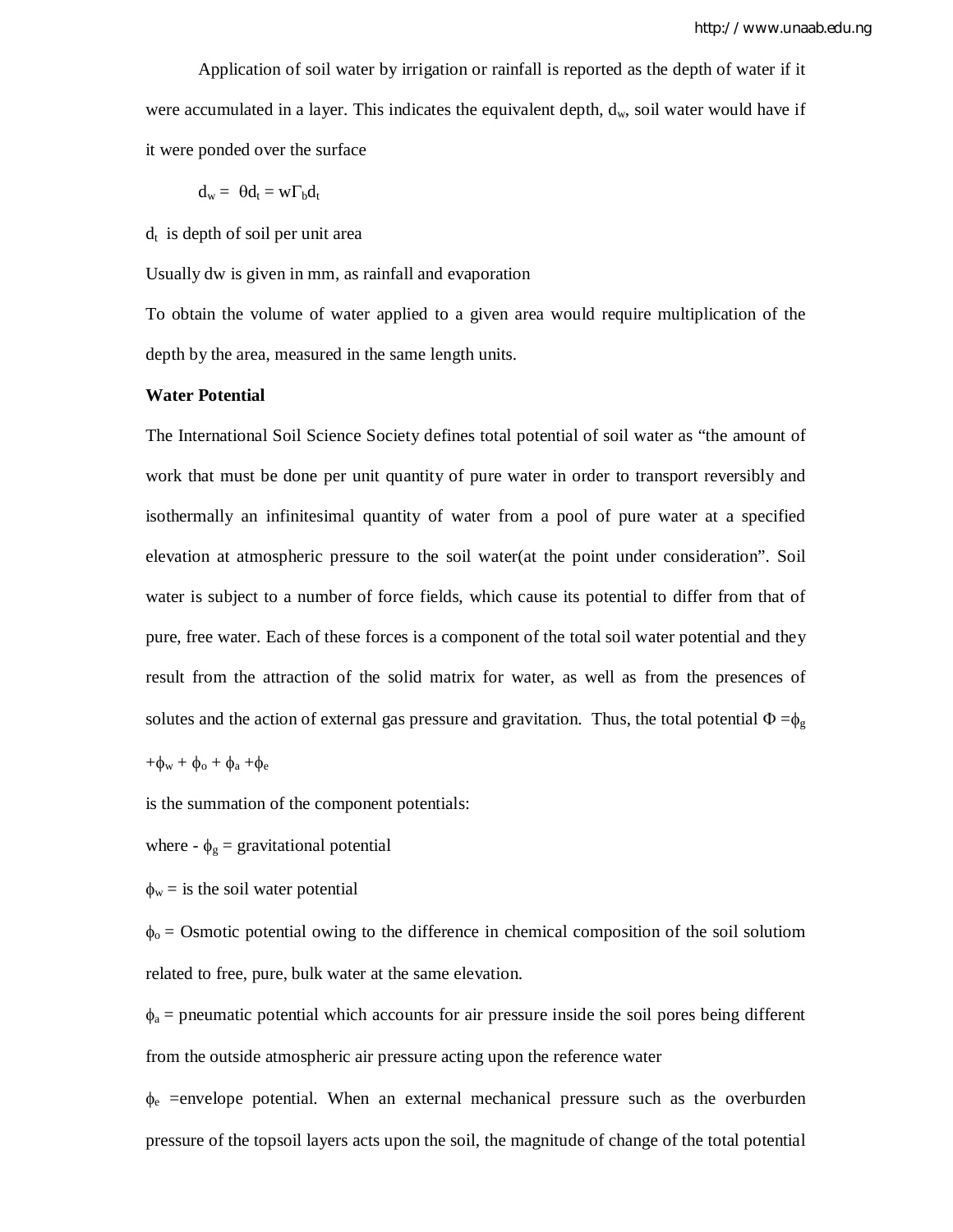is expressed by the envelope potential, which is usuall negligible for sandy soils and becomes more important for soils having greater clay contents.

In the majority of situations, the simplest definition of the total potentasl is

 $\Phi = \varphi_w + \varphi_g$ 

and with the potential expressed as energy per unit weight of water

 $H = h + z$ 

Thus, the total potential head of soil water (H) is the sum of the pressure potential head (h) and gravitational potential head (z). H is commonly called hydraulic head.

#### **Hysteresis**

The relationship between soil water content and potential, determined as soil dries out, will differ somewhat from the relationship measured as the soil is rewetted. This phenomenon describing the dependence of the equilibrium content and state of soil water upon the direction of the process leading up to it is called hysteresis.

### **Available soil water**

Soil Water is classified according to how "tightly" it is being held in the Soil.

Free water or gravitational water will drain from a soil until the soil water potential reaches **- 1/3 bar**. This is called **field capacity**. Gravitational water is not considered available to plants because it is in the soil only a short time and reduces oxygen levels to the point where the plant will not be absorbing water anyway.

As the soil continues to dry--or water is used by plants--more and more energy is needed by the plants to remove the water. Eventually a point is reached where the plant can no longer remove water. This is called the **wilt point** and occurs at -15 bars water potential for most plants. From **-1/3 to -15** bars is the zone of **available water.**

If the soil dries to an **air dry** state, the potential is **-31** bars. (This assumes that the air has 100% relative humidity.) Plants cannot exert enough tension to pull water away from the soil. Tension is used to express water potential with positive numbers. So a tension of +15 bars equals a potential of -15 bars.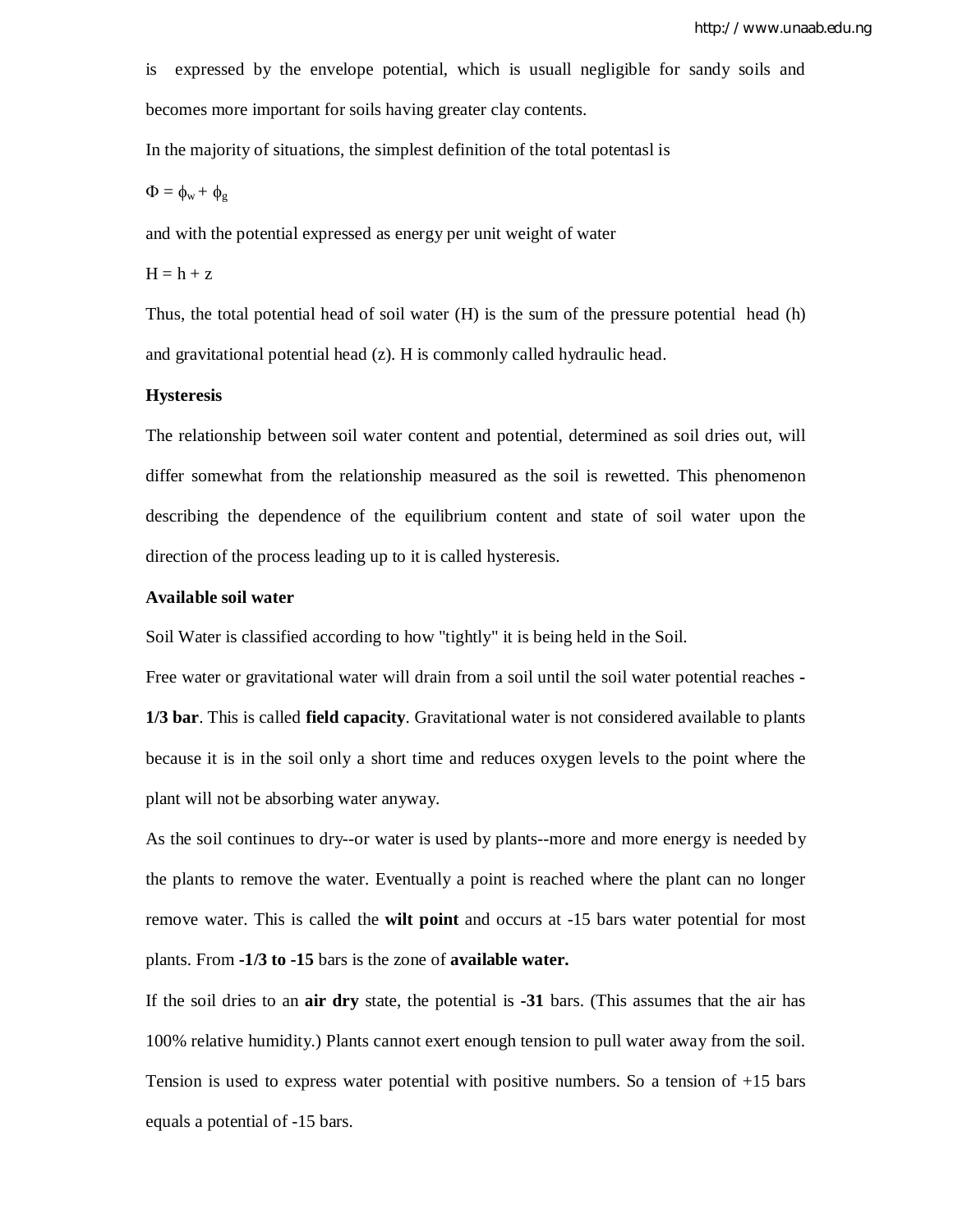Additional drying requires putting the soil in an oven to drive off the tightly held water. Water is held in the soil like a series of beads, the farther the beads are from the soil particle, the weaker they are held by cohesion

#### **Water flow in saturated soil**

Soil pores are highly irregular, tortuous and intricate with the consequence that the geometry of the pores restrict flow of water compared to what it would have been in straight tubes. However, the detailed flow pattern of water in soil is ignored, and it is treated as if it were a uniform medium, with flow spread over the entire cross section. The movement of water through a porous system occurs whenever there is a difference in potential energy of water within the porous matrix. The water content in a saturated soil system does not change during flow and only positive potentials are the driving force during the water transport.

#### **Water flow in unsaturated soil**

.

Unsaturated flow of water is a more commonly prevailing condition in the field than saturated flow. An unsaturated soil zone, or vadose zone, provides a continuum of water unsaturated subsurface porous media connecting the soil/atmospheric interface and underlying saturated groundwater zone. It has several functions including:

- (i) storage of water and nutrients, and
- (ii) transmission of water and other substances.

The storage of water and nutrients is vital to the biosphere, and the water transmission is important for replenishing the aquifers. Unsaturated flow conditions are more complex and very often do not have direct solutions. Instead indirect methods, approximations, and numerical methods are more commonly used in the solution of unsaturated flow problems.

The fundamental driving forces in both saturated and unsaturated flow are the potential gradient and hydraulic conductivity. As a stream of water is passed through the unsaturated soil matrix, the incoming water replaces the air present in the soil pores; it increases the total volume of water inside the soil, thus increasing the moisture content  $(\theta)$  of soil. This agrees with the fundamentals of continuity equation, which states that the difference in the inflow and outflow rate is equal to the change of water storage in soil. The gradient causing flow in unsaturated soils is of negative pressure potential. The flow paths in unsaturated flow are more tortuous as several pores are filled with air

Table 1. Some differences between saturated and unsaturated flow

| Parameter     | Saturated flow       | Unsaturated flow             |
|---------------|----------------------|------------------------------|
| Water content | Constant             | Variable over space and time |
| Air content   | Zero (close to zero) | Variable over space and time |